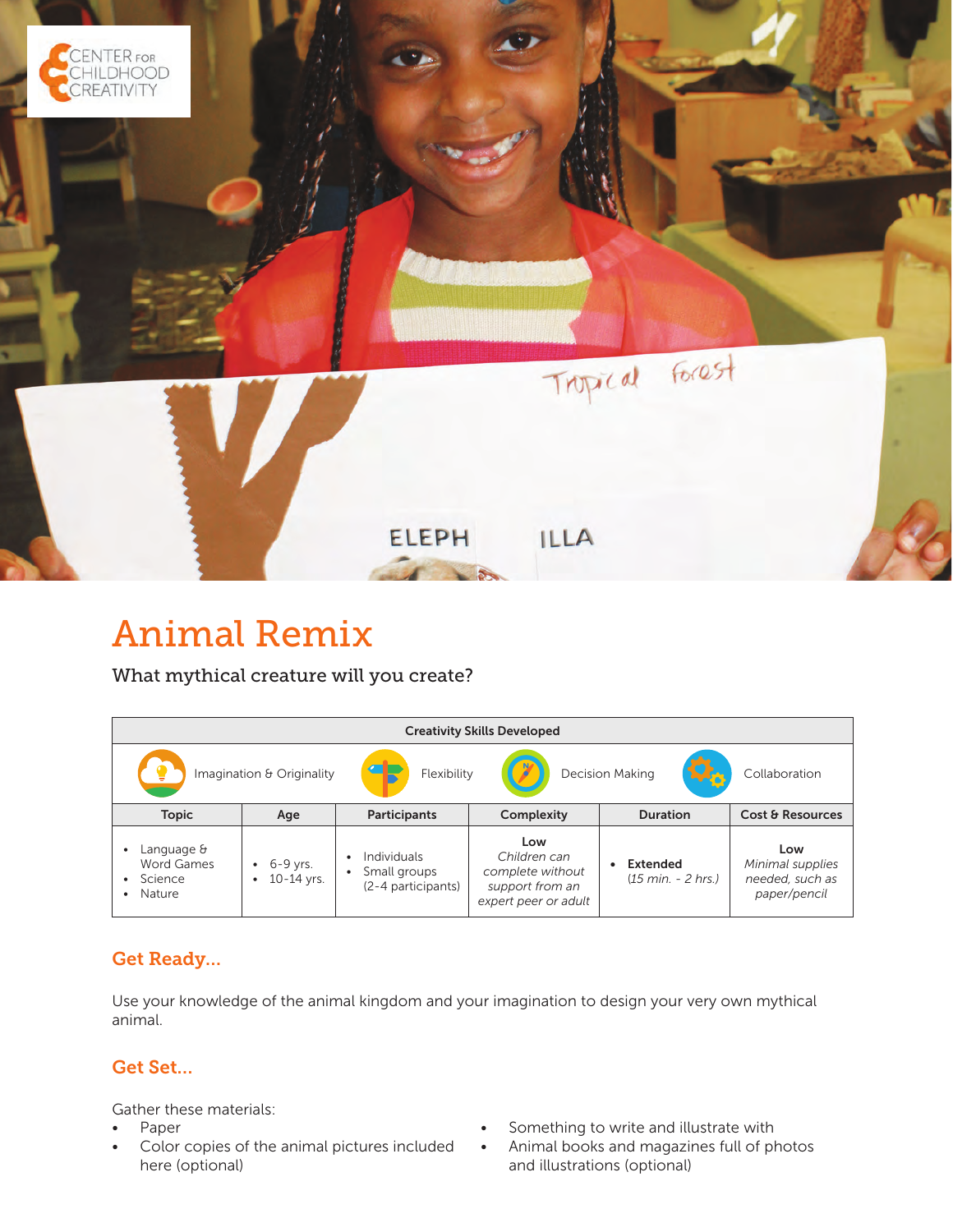#### Part One: Getting started

There are two ways to get started. Read both descriptions and pick whether you want to start by building a collage or by using your imagination.

Collage Method:

1. Either alone or with a partner, make an Animal Remix by pasting together the front of one animal with the back of another different animal to invent a new, imaginary animal. Use pictures from magazines or photocopies of the animal handouts included here.

Imagination Method:

- 1. Take a moment to think about the coolest and most amazing animals that you've seen and learned about.
- 2. Write down the most exciting parts, the best adaptations and the aspects you find most interesting or most beautiful. Need some help to get started? Here are some possible habitats and extra-special animal characteristics that you can use to jump-start your creation. You can use our suggestions or make a list of your own!

| <b>Characteristics &amp; Abilities</b><br>(Some real, others imagined) | <b>Habitats</b><br>(Some real, others imagined) |  |
|------------------------------------------------------------------------|-------------------------------------------------|--|
| Tough, armor-like skin covering                                        | Rocky seashore                                  |  |
| Extendable toes                                                        | Polar ice cap                                   |  |
| Sharp teeth                                                            | Redwood forest                                  |  |
| Unbreakable shell                                                      | Storm cloud                                     |  |
| Lightning-fast color change                                            | Desert cactus flower                            |  |
| Suction cup feet                                                       | Rainforest floor                                |  |

#### Part Two: Adding the details

- 1. Decide where your animal will live, what it will eat and how it will move. These decisions will help you choose which creature features your animal will need! For example, an animal that lives in the Arctic might need very thick fur or the ability to blow fire to create warmth! Your animal's creature features do not need to be realistic.
- 2. Describe your creature's special features and why they are cool or important to its survival.
- 3. Finally, create a name for your animal!

## We're Finished! What Now?

- Invent a myth or a fable that tells the story of your animal.
- Imagine what your creature's life is like. What adventures might it have while in its natural habitat? Who or what does it eat? Who eats your animal? Where does it sleep? How does it play? Does it live alone or in a group?
- Gather animal magazines that you can cut up, or print out photos from the web that you can use to make a creature feature collage in order to create a picture of your animal.
- Build a three-dimensional sculpture of your animal with blocks, papier-mâché, glue and fabric…the sky's the limit!

## Links to Creativity Research

Creativity often involves combining things in new ways. In fact, the more different things appear in the beginning, the more creativity it takes for us to combine them into something that makes sense. We use associations—a fancy way of describing how we find similarities between things—to create new ideas. Mednick (1968) developed a cool test called the Remote Associates Test (RAT) to measure how far apart ideas were by seeing how easy it is for people to connect them (for some cool neuroscience on this test, see Kounios & Beeman, 2009). For example, what is one word that connects to each of these three words: falling, actor and dust. If you guessed star, then you guessed correctly.

Kounios, J., & Beeman, M. (2009). The aha! moment: The cognitive neuroscience of insight. Current Directions in Psychological Science, 18(4), 210-216.

Mednick, S. A. (1968). The Remote Associates Test. The Journal of Creative Behavior, 2(3), 213-214.

#### Source

This activity was contributed by the Center for Childhood Creativity at the Bay Area Discovery Museum. ©2014 Bay Area Discovery Museum. For more information and resources see www.centerforchildhoodcreativity.org.

#### Go!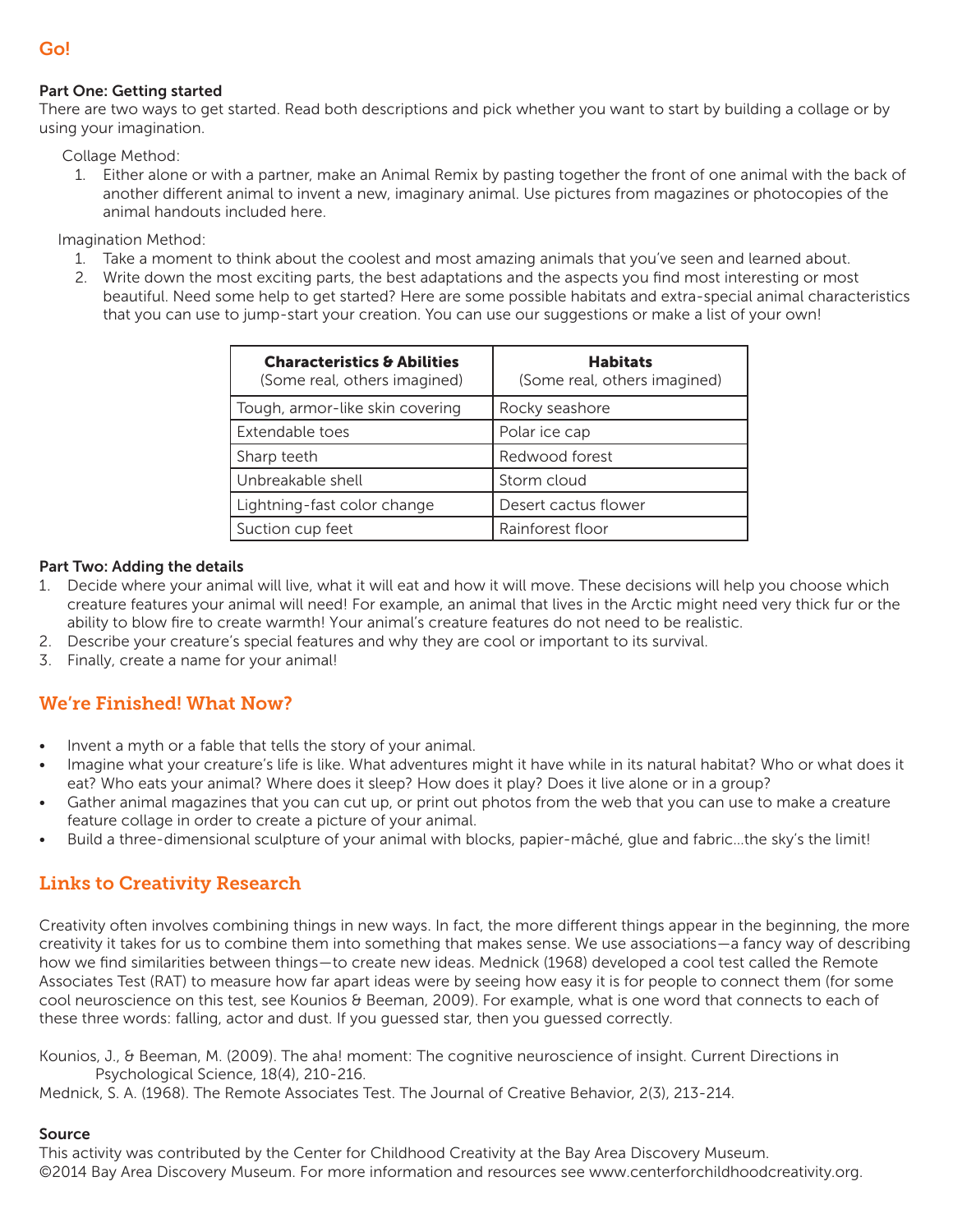# Animal Remix

## **Instructions**

- 1. Cut each of these images along the dotted line.
- 2. Combine half of one animal with the half of another to come up with a new, combined animal.
- 3. Use what you know about each animal to describe it's new combined features.





Center for Childhood Creativity ©2014.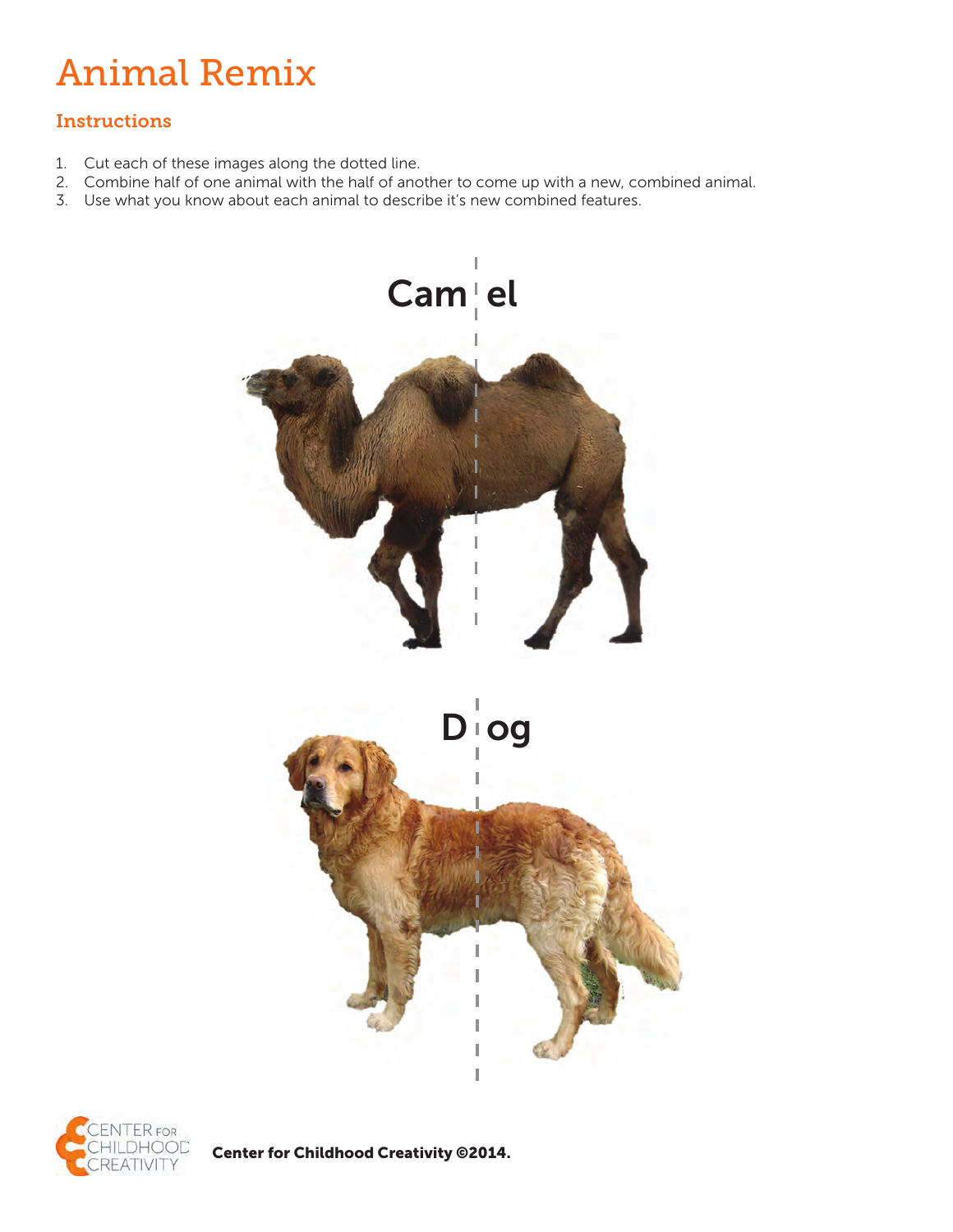



**Center for Childhood Creativity @2014.**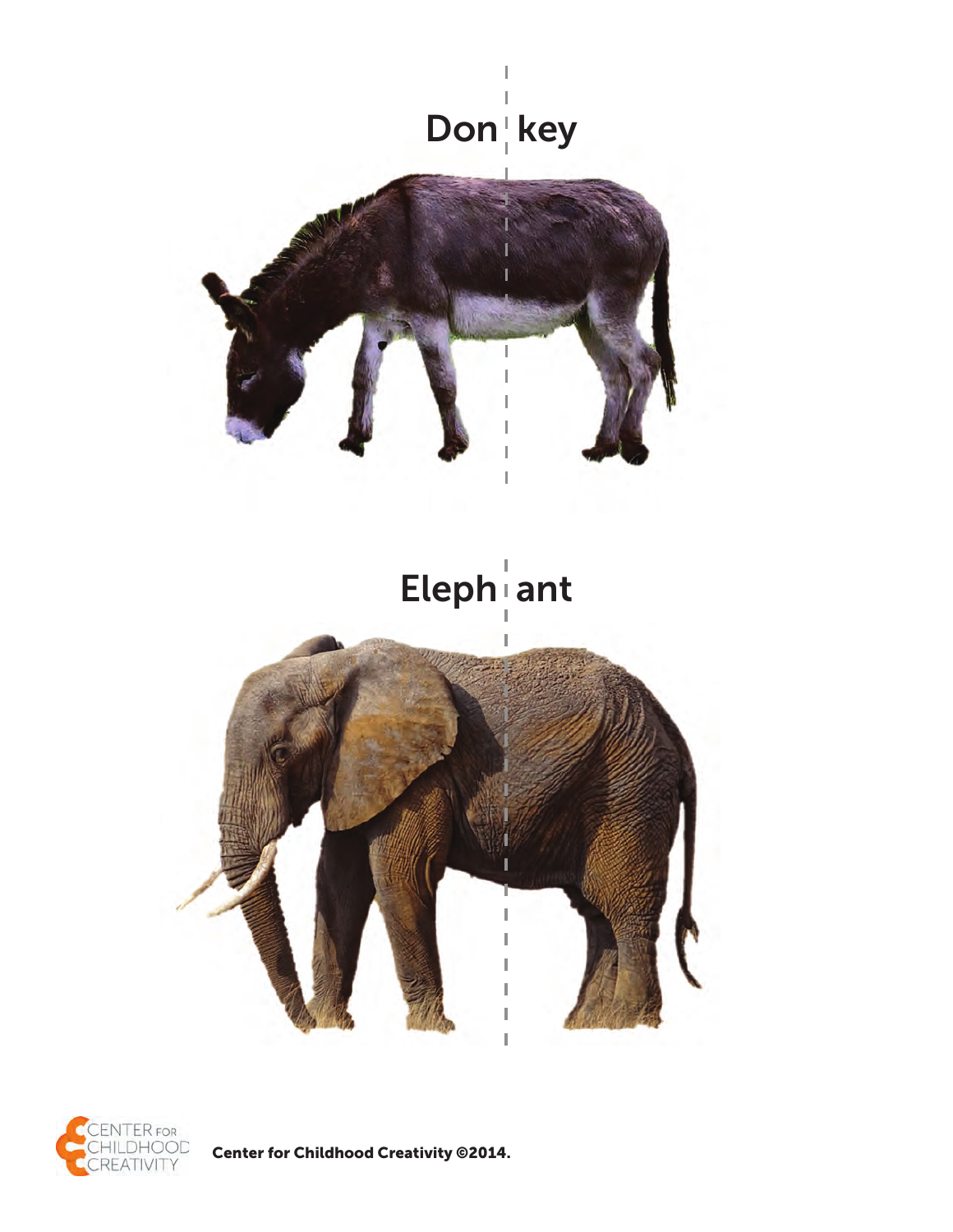



**Center for Childhood Creativity @2014.**